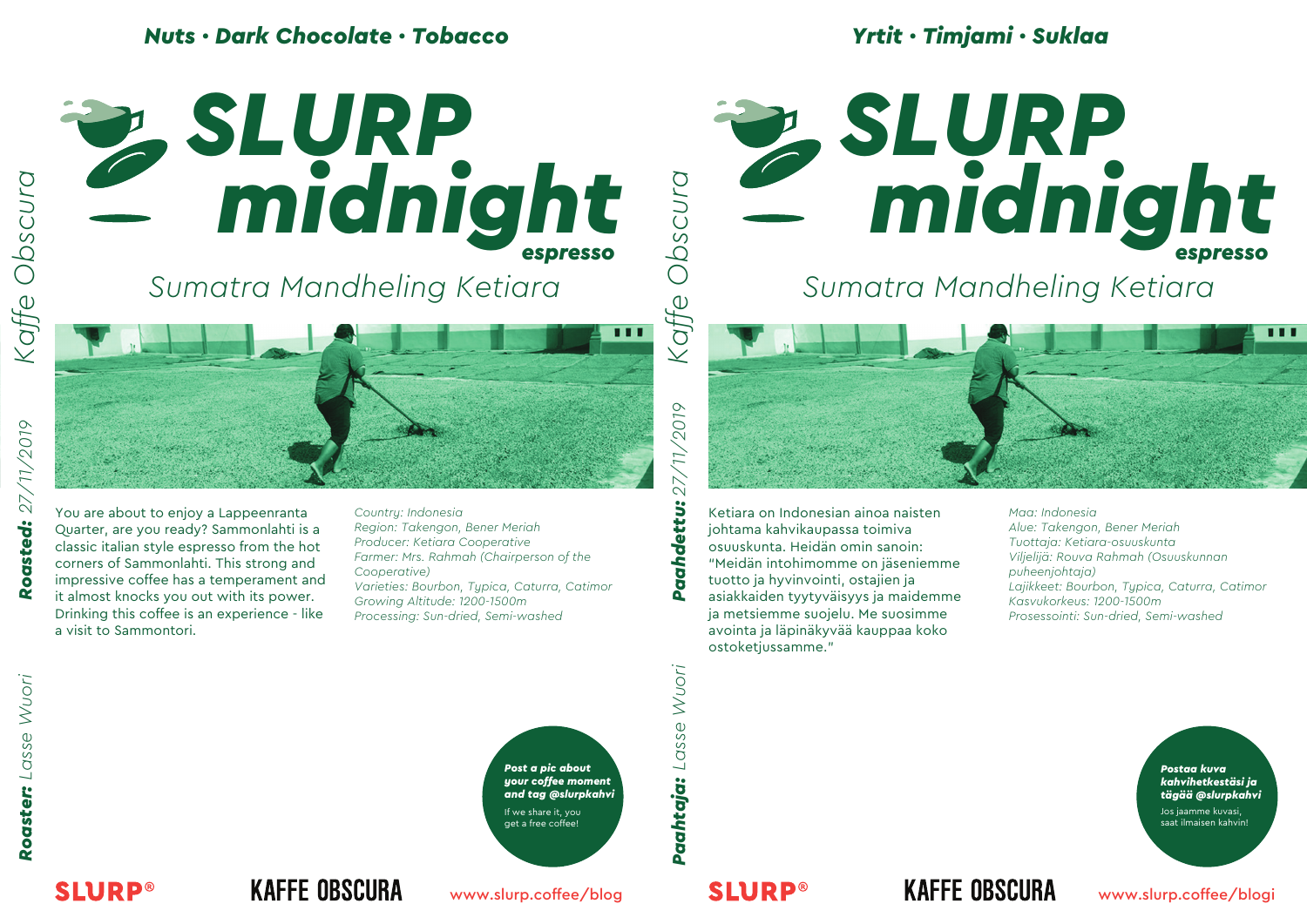#### *Yrtit · Timjami · Suklaa*

# *midnight midnight SLURP espresso*

# *Sumatra Mandheling Ketiara*



Ketiara on Indonesian ainoa naisten johtama kahvikaupassa toimiva osuuskunta. Heidän omin sanoin: "Meidän intohimomme on jäseniemme tuotto ja hyvinvointi, ostajien ja asiakkaiden tyytyväisyys ja maidemme ja metsiemme suojelu. Me suosimme avointa ja läpinäkyvää kauppaa koko ostoketjussamme."

*Maa: Indonesia Alue: Takengon, Bener Meriah Tuottaja: Ketiara-osuuskunta Viljelijä: Rouva Rahmah (Osuuskunnan puheenjohtaja) Lajikkeet: Bourbon, Typica, Caturra, Catimor Kasvukorkeus: 1200-1500m Prosessointi: Sun-dried, Semi-washed*

#### *Postaa kuva kahvihetkestäsi ja tägää @slurpkahvi*

Jos jaamme kuvasi, saat ilmaisen kahvin!

# **SLURP®**

### **KAFFE OBSCURA**

#### www.slurp.coffee/blogi